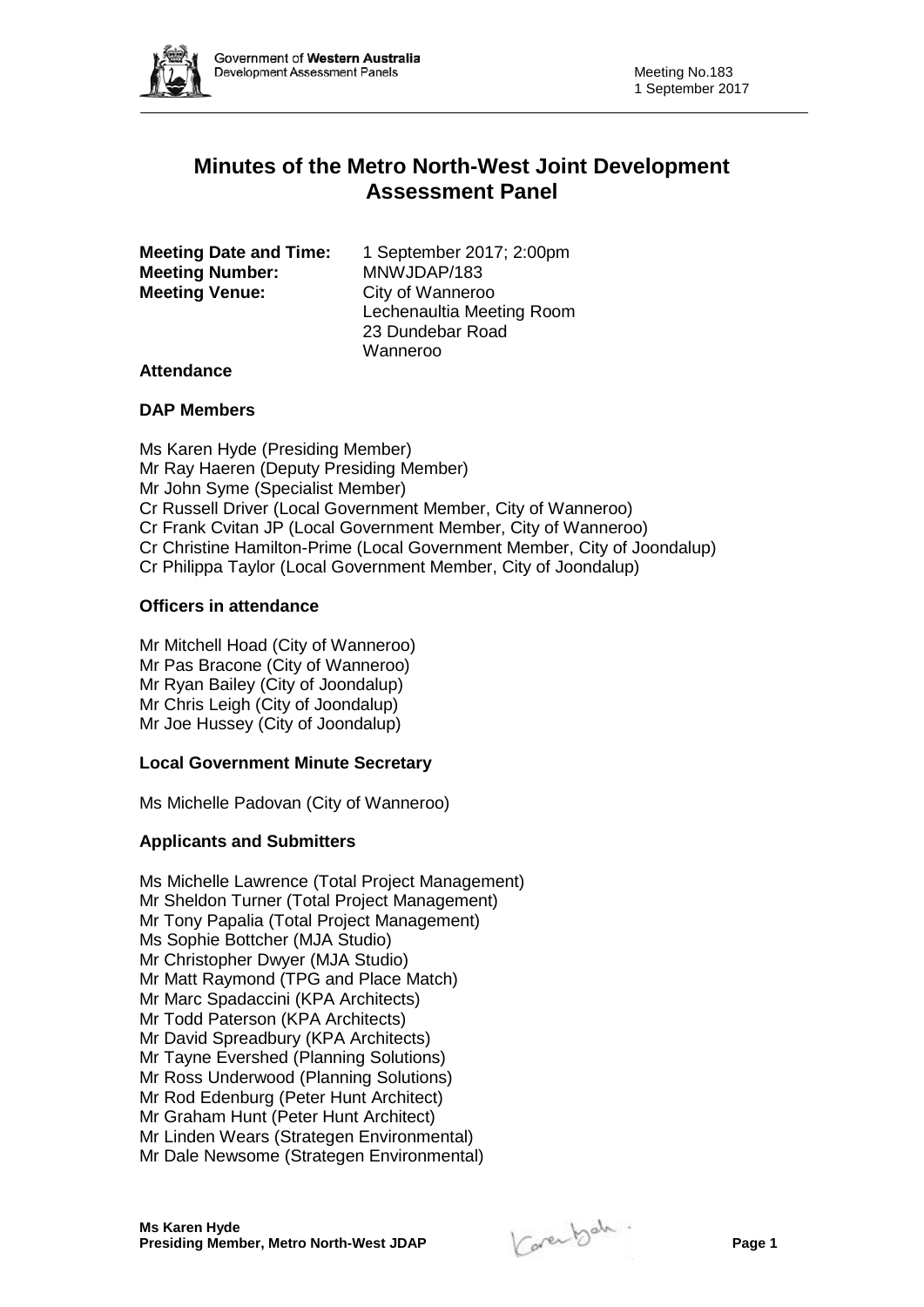

## **Members of the Public / Media**

There was one member of the public in attendance.

## **1. Declaration of Opening**

The Presiding Member, Ms Karen Hyde declared the meeting open at 2:03pm on 1 September 2017 and acknowledged the past and present traditional owners and custodians of the land on which the meeting was being held.

The Presiding Member announced the meeting would be run in accordance with the DAP Standing Orders 2017 under the *Planning and Development (Development Assessment Panels) Regulations 2011*.

The Presiding Member advised that the meeting is being audio recorded in accordance with Section 5.16 of the DAP Standing Orders 2017; No Recording of Meeting, which states: *'A person must not use any electronic, visual or audio recording device or instrument to record the proceedings of the DAP meeting unless the Presiding Member has given permission to do so.'* The Presiding Member granted permission for the minute taker to record proceedings for the purpose of the minutes only.

## **2. Apologies**

Nil

## **3. Members on Leave of Absence**

Nil

#### **4. Noting of Minutes**

Minutes of the Metro North-West JDAP meeting no.181 held on 23 August 2017 and meeting no.182 held on 30 August 2017 were not available for noting at the time of meeting.

### **5. Declaration of Due Consideration**

All members declared that they had duly considered the documents.

#### **6. Disclosure of Interests**

DAP member, Ms Karen Hyde, declared an impartiality interest in item 8.1. The applicant Ms Michelle Lawrence is known to Ms Karen Hyde. Ms Lawrence works for a project management consultancy TPM on a project Ms Hyde is involved in (through Taylor Burrell Barnett) for a mutual client, Curtin Aged Care.

In accordance with section 4.6.1 and 4.6.2 of the DAP Standing Orders 2017, the Deputy Presiding Member determined that the member listed above, who had disclosed an impartiality interest, was permitted to participate in discussion and voting on the items.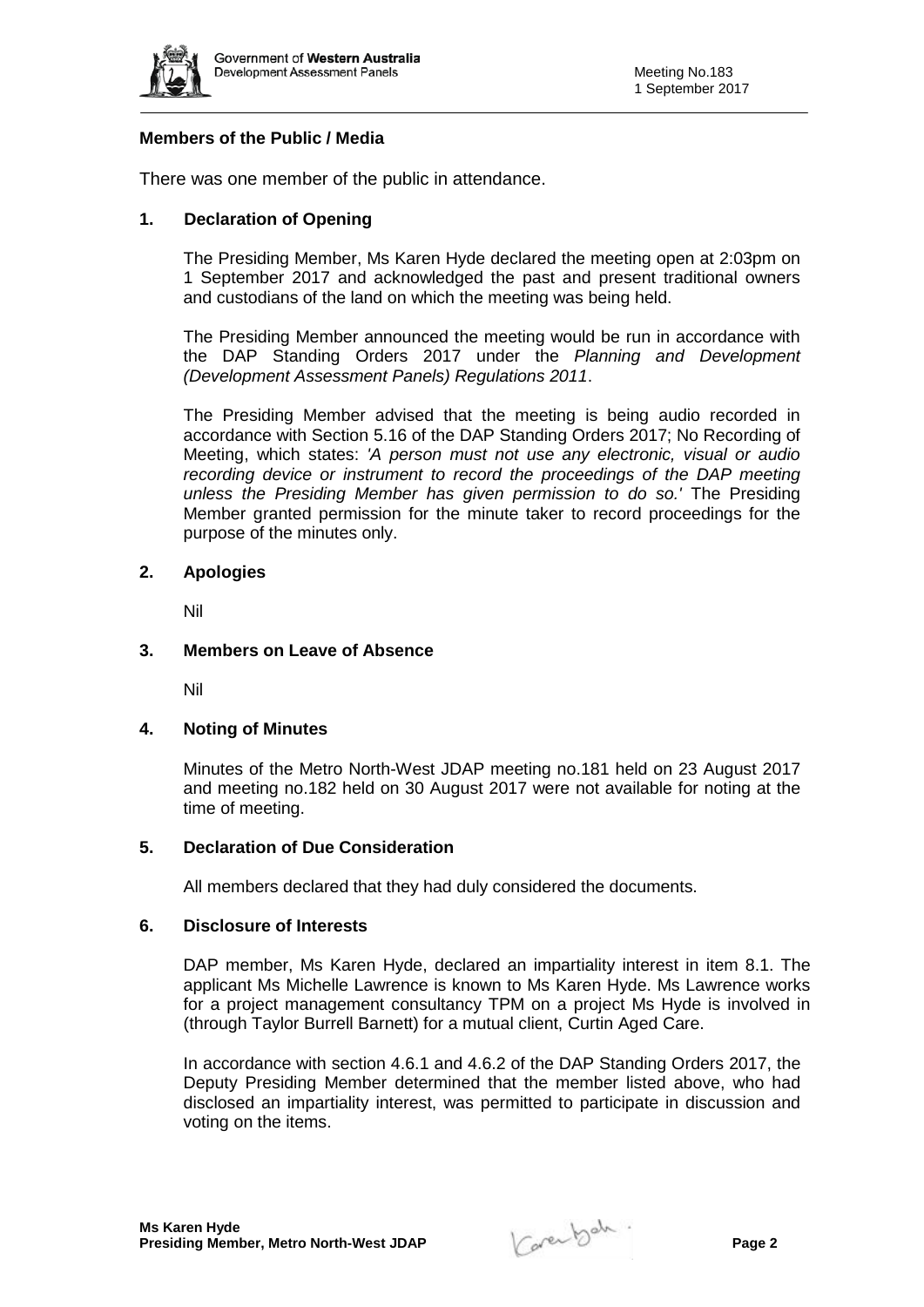

## **7. Deputations and Presentations**

- **7.1** Ms Sophie Bottcher and Mr Christopher Dwyer (MJA Studio) addressed the DAP in support of the application at Item 8.1. Ms Bottcher and Mr Chris Leigh (City of Joondalup) answered questions from the panel.
- **7.2** Mr Justin Prince (Duncraig resident) addressed the DAP against the application at Item 8.2. Mr Chris Leigh (City of Joondalup) answered questions from the panel.

## *The presentations at Item 7.1 and 7.2 were heard prior to the application at Item 8.1.*

**7.3** Mr Todd Paterson (KPA Architects) addressed the DAP in support of the application at Item 8.2. Mr Pas Bracone (City of Wanneroo) and Mr Paterson answered questions from the panel.

## *The presentation at Item 7.3 was heard prior to the application at Item 8.2.*

- **7.3** Mr Tayne Evershed (Planning Solutions) and Mr Ron Edenburg (Peter Hunt Architects) addressed the DAP in support of the application at Item 8.3. Mr Pas Bracone (City of Wanneroo) and Mr Evershed answered questions from the panel.
- **7.4** Mr Linden Wears (Strategen Environmental) addressed the DAP in support of the application at Item 8.3. Mr Pas Bracone (City of Wanneroo), Mr Tayne Evershed (Planning Solutions) and Mr Wears answered questions from the panel.

## *The presentations at Items 7.3 and 7.4 were heard prior to the application at Item 8.3.*

## **8. Form 1 – Responsible Authority Reports – DAP Applications**

| 8.1 | <b>Property Location:</b>              | Lots 82 (449), 83 (451) and 84 (453) Beach Road,<br>Duncraig |
|-----|----------------------------------------|--------------------------------------------------------------|
|     | <b>Application Details:</b>            | 21 Apartments in Multi-Unit Residential                      |
|     | Applicant:                             | Ms Michelle Lawrence, Carine Developments Pty<br>Ltd         |
|     | Owner:                                 | Ms Michelle Lawrence, Carine Developments Pty<br>Ltd         |
|     | Responsible authority:<br>DAP File No: | City of Joondalup<br>DAP/17/01223                            |

## **REPORT RECOMMENDATION**

| <b>Moved by: Cr Philippa Taylor</b> |  | <b>Seconded by: Cr Christine Hamilton-Prime</b> |
|-------------------------------------|--|-------------------------------------------------|
|-------------------------------------|--|-------------------------------------------------|

That the Metro North-West JDAP resolves to:

1. **Approve** DAP Application reference DAP/17/01223 and accompanying plans at Attachment 1 in accordance with Clause 68 of the *Planning and Development (Local Planning Schemes) Regulations 2015* and the provisions of the City of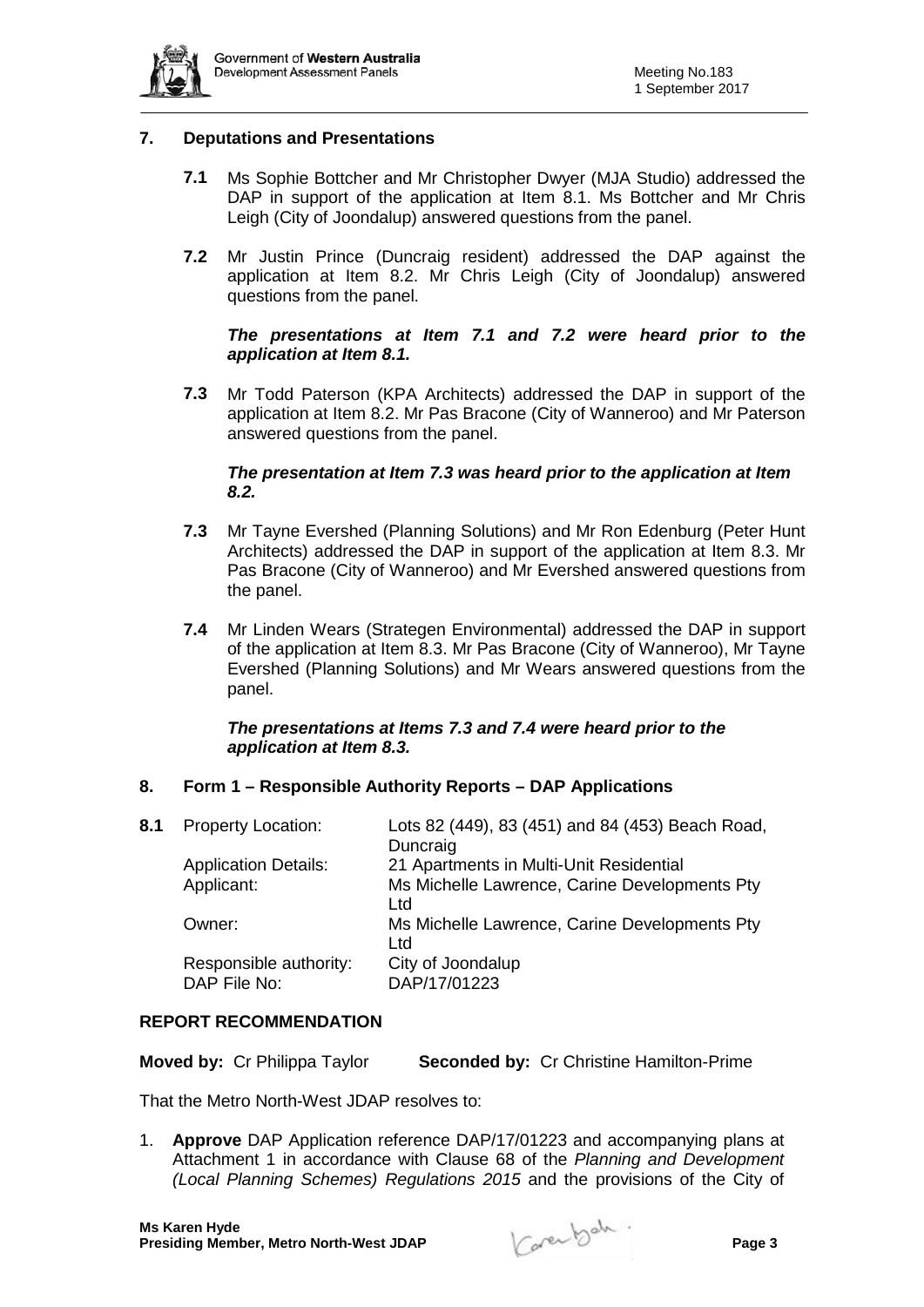

Joondalup *District Planning Scheme No. 2*, subject to the following conditions as follows:

## **Conditions:**

- 1. This approval relates to the multiple dwelling development only, as indicated on the approved plans. It does not relate to any other development on the lot.
- 2. The lots included within the application site shall be amalgamated prior to commencement of development.
- 3. All stormwater shall be collected on-site and disposed of in a manner acceptable to the City.
- 4. The external surface of the development, including roofing, shall be finished in materials and colours that have low reflective characteristics, to the satisfaction of the City. The external surfaces shall be treated to the satisfaction of the City if it is determined by the City that glare from the completed development has a significant adverse effect on the amenity of adjoining or nearby neighbours.
- 5. All development shall be contained within the property boundaries.
- 6. A full schedule of colours and materials for all exterior parts to the building is to be submitted and approved prior to the commencement of development. Development shall be in accordance with the approved schedule and all external materials and finishes shall be maintained to a high standard, including being free of vandalism, to the satisfaction of the City.
- 7. A Refuse Management Plan indicating the method of rubbish collection is to be submitted prior to the commencement of development, and approved by the City prior to the development first being occupied.
- 8. A Construction Management Plan being submitted and approved prior to the commencement of development. The management plan shall detail how it is proposed to manage:
	- all forward works for the site:
	- the delivery of materials and equipment to the site;
	- the storage of materials and equipment on the site;
	- the parking arrangements for the contractors and subcontractors;
	- the management of dust during the construction process;
	- other matters likely to impact on the surrounding properties;

and works shall be undertaken in accordance with the approved Construction Management Plan.

- 9. Any bicycle parking facilities provided should be designed in accordance with the Australian Standard for Off-street Car parking – Bicycles (AS2890.3-1993). If the development is to include bicycle parking, details of bicycle parking area(s) shall be provided to, and approved by the City prior to the commencement of construction.
- 10. Lighting shall be installed along all driveways and pedestrian pathways and in all common service areas prior to the development first being occupied, to the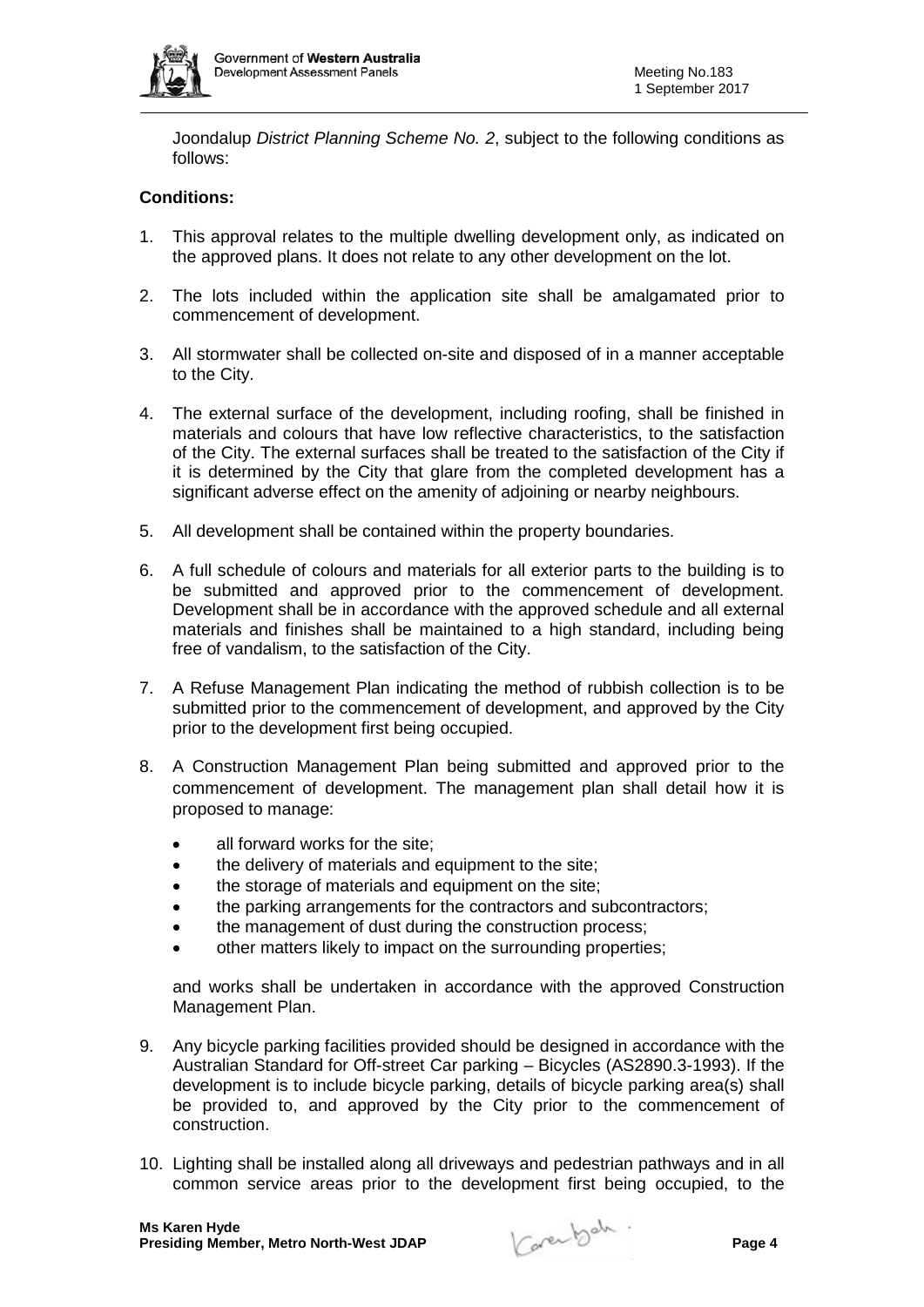

satisfaction of the City. A lighting plan shall be submitted to the City for approval prior to the commencement of construction.

- 11. Detailed landscaping plans shall be submitted to the City for approval prior to the commencement of development. These landscaping plans are to address the deemed-to-comply requirement and design principles of clause 6.3.2 of the Residential Design Codes, and indicate the proposed landscaping treatment(s) of the subject site and the adjoining road verge(s), and shall:
	- Be drawn at an appropriate scale of either 1:100, 1:200 or 1:500;
	- Provide all details relating to paving, treatment of verges and tree planting in the car park;
	- Show spot levels and/or contours of the site;
	- Be based on water sensitive urban design principles to the satisfaction of the City;
	- Be based on Designing out Crime principles to the satisfaction of the City; and
	- Show all irrigation design details.
- 12. Landscaping and reticulation shall be established in accordance with the approved landscaping plans, Australian Standards and best trade practice prior to the development first being occupied and thereafter maintained to the satisfaction of the City.
- 13. The verge adjacent to the lot(s) shall be landscaped to the specifications and satisfaction of the City, and shall include one street tree for every 10 metres of frontage where a lot abuts a primary or secondary street.
- 14. Prior to occupation of the dwellings, each dwelling shall be provided with an adequate area for clothes drying facilities that is screened from view from the street(s) to the satisfaction of the City.
- 15. Any roof mounted or freestanding plant or equipment such as air conditioning units, satellite dishes or radio masts to be located and screened so as not to be visible from beyond the boundaries of the development site, prior to the occupation of the building(s) to the satisfaction of the City.
- 16. Boundary walls and retaining walls shall be of a clean finish and made good to the satisfaction of the City.
- 17. A total of 11 car parking bays shall be formally set-aside and adequately marked for "visitors only".
- 18. The portion of front fencing shown as "decorative metal screen" and "decorative metal entry gate" as indicated on the approved plans shall be visually permeable (as defined in the Residential Design Codes).
- 19. Screening shall be erected along the balconies as depicted on the approved plans. Screening shall be a minimum height of 1.6 metres above the approved finished floor level, and comply with the definition of screening under the Residential Design Codes. All screening shall be at least 75 percent obscure, permanently fixed, made of durable material, and restrict view in the direction of overlooking into any adjoining property. All screening shall be installed to the satisfaction of the City prior to occupation of the development.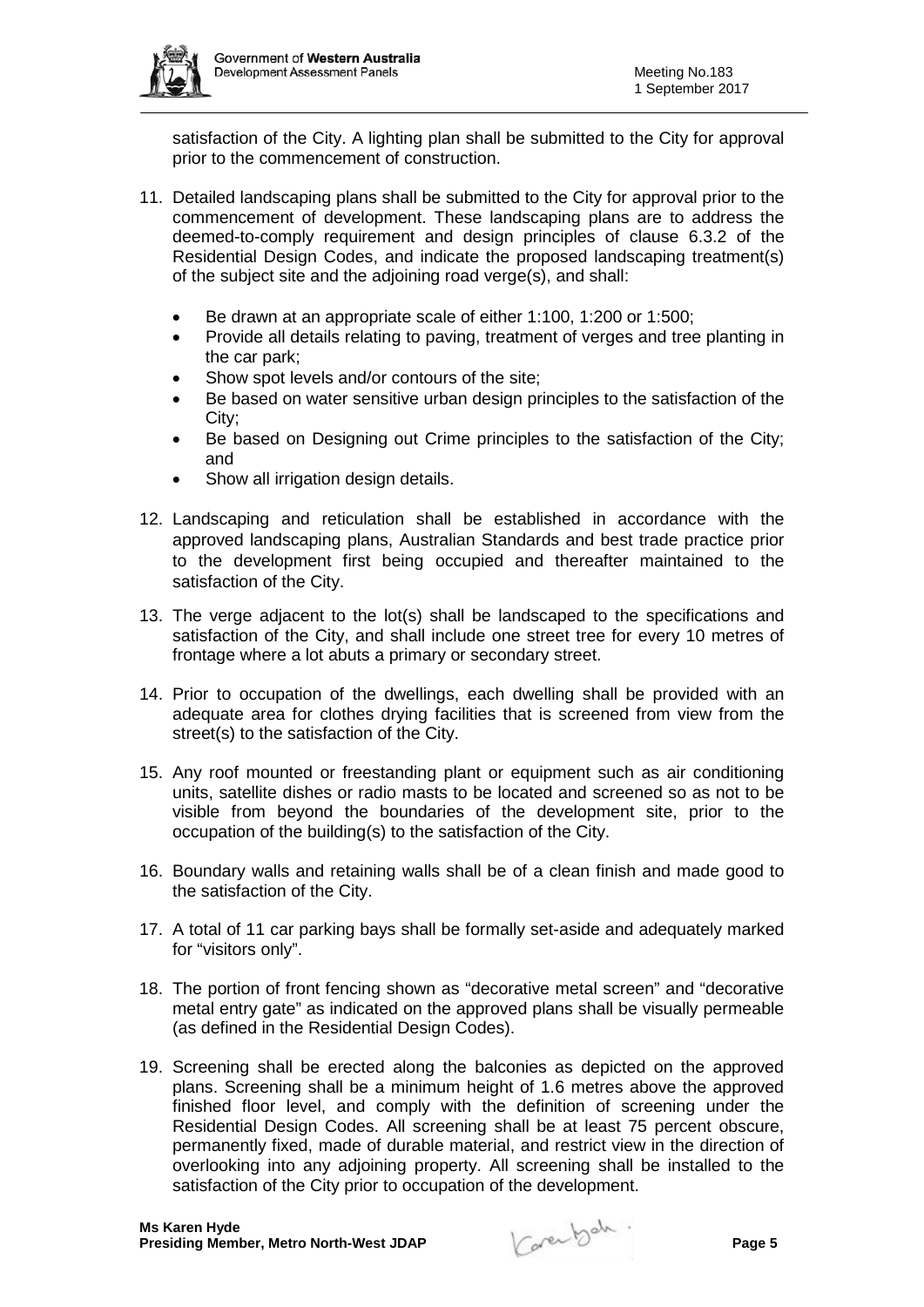- 20. The parking areas, driveway and crossover are to be designed and constructed to the satisfaction of the City prior to occupation of the development.
- 21. A Security and Access Management Plan detailing security gate operation, management of intercom controls, signage and other methods to direct and enable visitor access to private areas shall be submitted to the City for approval prior to occupation of the development, and shall be implemented in accordance with the approved Plan.

#### **Advice Notes:**

- 1. Any existing footpath and kerbing shall be retained and protected during construction of the development and shall not be removed or altered for the purposes of a vehicle crossover. Should the footpath/kerb be damaged during the construction of the development, it shall be reinstated to the satisfaction of the City.
- 2. The applicant/owner is advised that verge treatments are required to comply with the City's Street Verge Guidelines. A copy of the Guidelines can be obtained at [http://www.joondalup.wa.gov.au/Live/Streetscapes.aspx.](http://www.joondalup.wa.gov.au/Live/Streetscapes.aspx)
- 3. This approval does not include the dividing fence(s) shown on the approved plans. You are advised that in accordance with the Dividing Fences Act 1961 you are required to reach agreement with the adjoining owners as to the height, appearance and location of the dividing fence. Further information is available at [www.buildingcommission.wa.gov.au.](http://www.buildingcommission.wa.gov.au/)
- 4. In regard to condition 13, the applicant should contact the City's Planning Services on 9400 4100 for further information. The applicant shall:
	- Prior to installation of the trees submit a detailed design to the City for approval. The detailed design shall indicate the tree preparation zone(s);
	- Upon gaining approval, shall install tree preparation zone(s) to the City's satisfaction prior to occupation of the dwellings; and
	- Notify the City upon completion so that an inspection can be undertaken.
- 5. In relation to condition 18, the Residential Design Codes define visually permeable as:

*In reference to a wall, gate, door or fence that the vertical surface has:*

- *continuous vertical or horizontal gaps of 50mm or greater width occupying not less than one third of the total surface area;*
- *continuous vertical or horizontal gaps less than 50mm in width, occupying at least one half of the total surface area in aggregate; or*
- *a surface offering equal or lesser obstruction to view.*

*as viewed directly from the street.*

6. In relation to condition 19, the Residential Design Codes define screening as:

*Permanently fixed external perforated panels or trellises composed of solid or obscured translucent panels.*

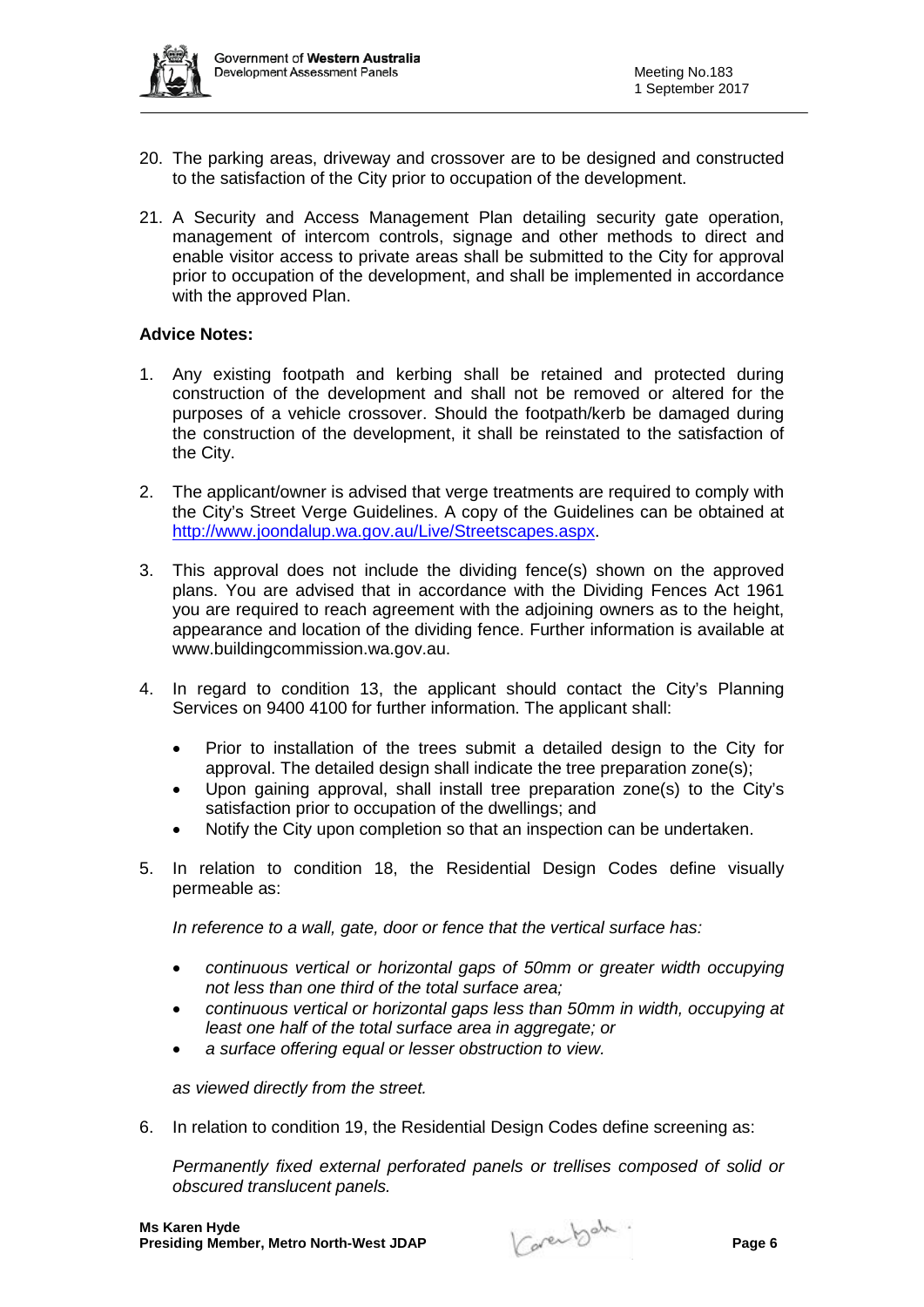

## **AMENDING MOTION**

**Moved by:** Ms Karen Hyde **Seconded by:** Mr John Syme

**(i)** To amend Condition 2 to read as follows:

*The lots included within the application site shall be granted approval for amalgamation prior to commencement of development and amalgamation concluded prior to occupancy certification.* 

#### **REASON: To ensure clarity regarding the timing of the clearance of the condition.**

**(ii)** To amend Condition 14 to read as follows:

*Prior to occupation of the dwellings, each dwelling shall be provided with an adequate area for clothes drying facilities that is screened from the street(s) view or alternatively each dwelling is to be provided with mechanical clothes dryers to the satisfaction of the City.*

## **REASON: To identify an alternate clothes drying mechanism.**

**(iii)** To add a new Advice Note to read as follows:

*In relation to condition 11, the percentage of soft landscape in the front setbacks as depicted on the landscape plans is acceptable.*

#### **REASON: To ensure the intent of condition 11 is clear.**

## **The Amending Motion was put and CARRIED UNANIMOUSLY.**

#### **REPORT RECOMMENDATION (AS AMENDED)**

1. **Approve** DAP Application reference DAP/17/01223 and accompanying plans at Attachment 1 in accordance with Clause 68 of the *Planning and Development (Local Planning Schemes) Regulations 2015* and the provisions of the City of Joondalup *District Planning Scheme No. 2*, subject to the following conditions as follows:

#### **Conditions:**

- 1. This approval relates to the multiple dwelling development only, as indicated on the approved plans. It does not relate to any other development on the lot.
- 2. The lots included within the application site shall be granted approval for amalgamation prior to commencement of development and amalgamation concluded prior to occupancy certification.
- 3. All stormwater shall be collected on-site and disposed of in a manner acceptable to the City.
- 4. The external surface of the development, including roofing, shall be finished in materials and colours that have low reflective characteristics, to the satisfaction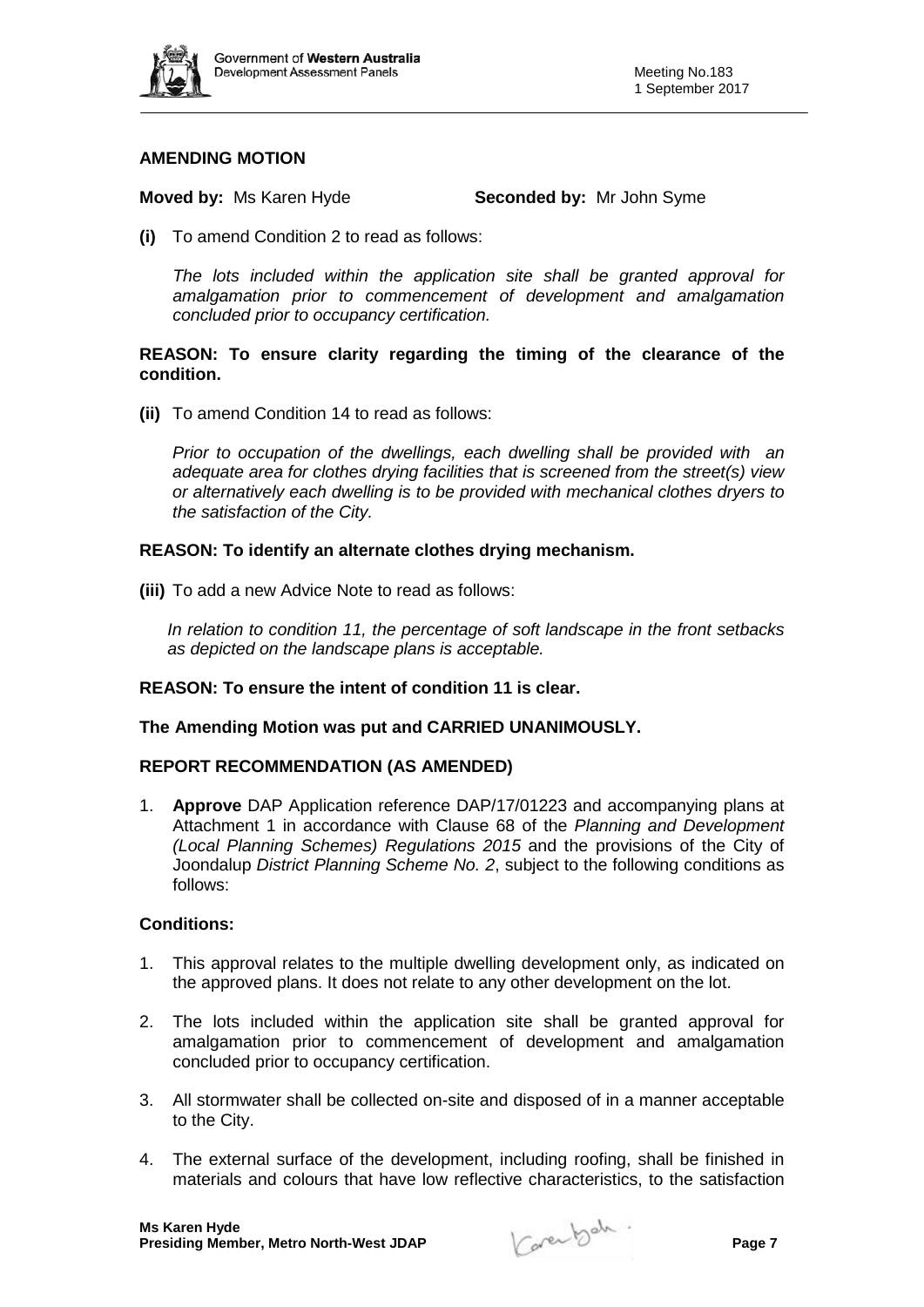

of the City. The external surfaces shall be treated to the satisfaction of the City if it is determined by the City that glare from the completed development has a significant adverse effect on the amenity of adjoining or nearby neighbours.

- 5. All development shall be contained within the property boundaries.
- 6. A full schedule of colours and materials for all exterior parts to the building is to be submitted and approved prior to the commencement of development. Development shall be in accordance with the approved schedule and all external materials and finishes shall be maintained to a high standard, including being free of vandalism, to the satisfaction of the City.
- 7. A Refuse Management Plan indicating the method of rubbish collection is to be submitted prior to the commencement of development, and approved by the City prior to the development first being occupied.
- 8. A Construction Management Plan being submitted and approved prior to the commencement of development. The management plan shall detail how it is proposed to manage:
	- all forward works for the site;
	- the delivery of materials and equipment to the site;
	- the storage of materials and equipment on the site;
	- the parking arrangements for the contractors and subcontractors;
	- the management of dust during the construction process;
	- other matters likely to impact on the surrounding properties;

and works shall be undertaken in accordance with the approved Construction Management Plan.

- 9. Any bicycle parking facilities provided should be designed in accordance with the Australian Standard for Off-street Car parking – Bicycles (AS2890.3-1993). If the development is to include bicycle parking, details of bicycle parking area(s) shall be provided to, and approved by the City prior to the commencement of construction.
- 10. Lighting shall be installed along all driveways and pedestrian pathways and in all common service areas prior to the development first being occupied, to the satisfaction of the City. A lighting plan shall be submitted to the City for approval prior to the commencement of construction.
- 11. Detailed landscaping plans shall be submitted to the City for approval prior to the commencement of development. These landscaping plans are to address the deemed-to-comply requirement and design principles of clause 6.3.2 of the Residential Design Codes, and indicate the proposed landscaping treatment(s) of the subject site and the adjoining road verge(s), and shall:
	- Be drawn at an appropriate scale of either 1:100, 1:200 or 1:500;
	- Provide all details relating to paving, treatment of verges and tree planting in the car park;
	- Show spot levels and/or contours of the site:
	- Be based on water sensitive urban design principles to the satisfaction of the City;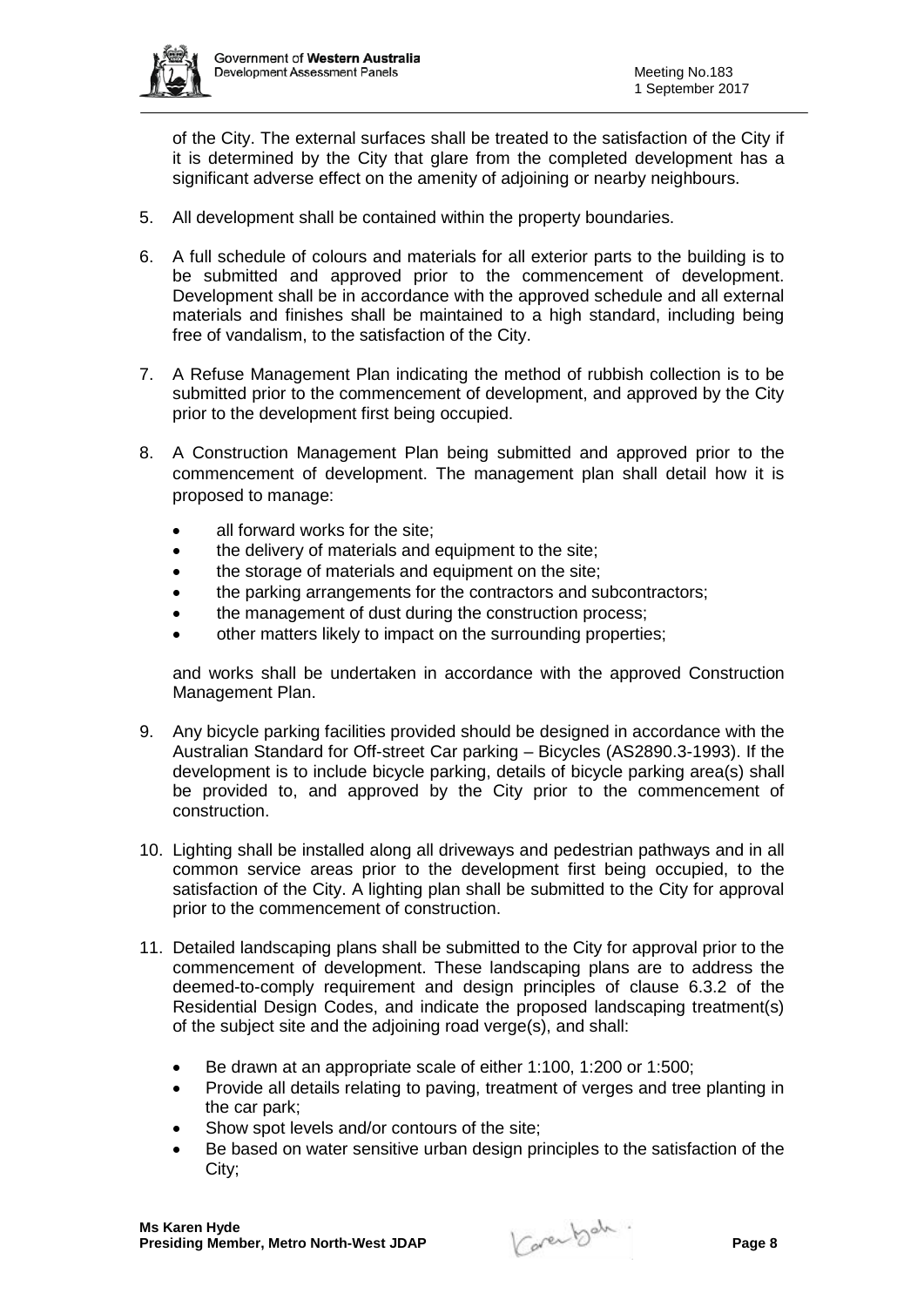- Be based on Designing out Crime principles to the satisfaction of the City; and
- Show all irrigation design details.
- 12. Landscaping and reticulation shall be established in accordance with the approved landscaping plans, Australian Standards and best trade practice prior to the development first being occupied and thereafter maintained to the satisfaction of the City.
- 13. The verge adjacent to the lot(s) shall be landscaped to the specifications and satisfaction of the City, and shall include one street tree for every 10 metres of frontage where a lot abuts a primary or secondary street.
- 14. Prior to occupation of the dwellings, each dwelling shall be provided with an adequate area for clothes drying facilities that is screened from the street(s) view or alternatively each dwelling is to be provided with mechanical clothes dryers to the satisfaction of the City.
- 15. Any roof mounted or freestanding plant or equipment such as air conditioning units, satellite dishes or radio masts to be located and screened so as not to be visible from beyond the boundaries of the development site, prior to the occupation of the building(s) to the satisfaction of the City.
- 16. Boundary walls and retaining walls shall be of a clean finish and made good to the satisfaction of the City.
- 17. A total of 11 car parking bays shall be formally set-aside and adequately marked for "visitors only".
- 18. The portion of front fencing shown as "decorative metal screen" and "decorative metal entry gate" as indicated on the approved plans shall be visually permeable (as defined in the Residential Design Codes).
- 19. Screening shall be erected along the balconies as depicted on the approved plans. Screening shall be a minimum height of 1.6 metres above the approved finished floor level, and comply with the definition of screening under the Residential Design Codes. All screening shall be at least 75 percent obscure, permanently fixed, made of durable material, and restrict view in the direction of overlooking into any adjoining property. All screening shall be installed to the satisfaction of the City prior to occupation of the development.
- 20. The parking areas, driveway and crossover are to be designed and constructed to the satisfaction of the City prior to occupation of the development.
- 21. A Security and Access Management Plan detailing security gate operation, management of intercom controls, signage and other methods to direct and enable visitor access to private areas shall be submitted to the City for approval prior to occupation of the development, and shall be implemented in accordance with the approved Plan.

#### **Advice Notes:**

1. Any existing footpath and kerbing shall be retained and protected during construction of the development and shall not be removed or altered for the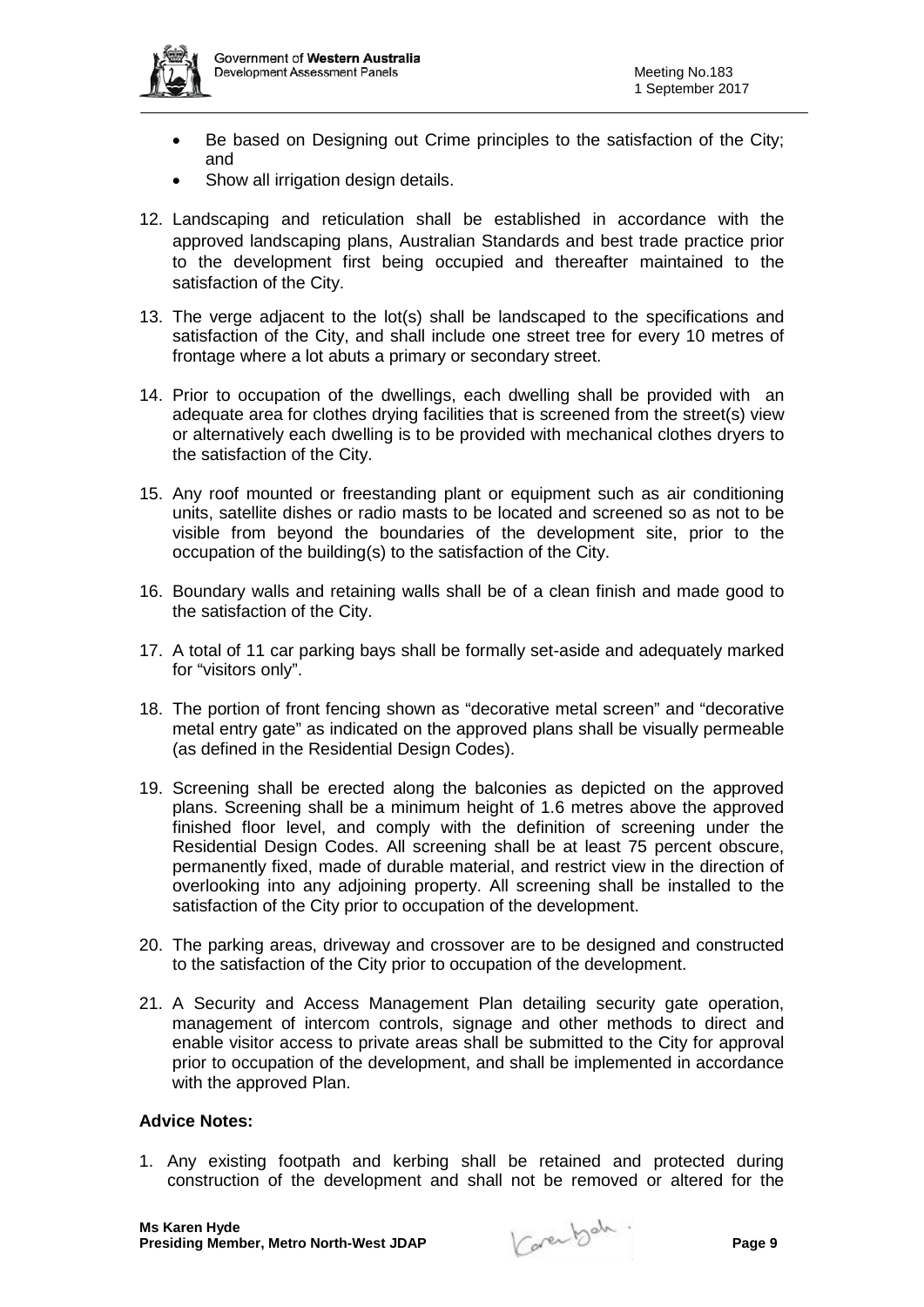

purposes of a vehicle crossover. Should the footpath/kerb be damaged during the construction of the development, it shall be reinstated to the satisfaction of the City.

- 2. The applicant/owner is advised that verge treatments are required to comply with the City's Street Verge Guidelines. A copy of the Guidelines can be obtained at [http://www.joondalup.wa.gov.au/Live/Streetscapes.aspx.](http://www.joondalup.wa.gov.au/Live/Streetscapes.aspx)
- 3. This approval does not include the dividing fence(s) shown on the approved plans. You are advised that in accordance with the Dividing Fences Act 1961 you are required to reach agreement with the adjoining owners as to the height, appearance and location of the dividing fence. Further information is available at [www.buildingcommission.wa.gov.au.](http://www.buildingcommission.wa.gov.au/)
- 4. In regard to condition 13, the applicant should contact the City's Planning Services on 9400 4100 for further information. The applicant shall:
	- Prior to installation of the trees submit a detailed design to the City for approval. The detailed design shall indicate the tree preparation zone(s);
	- Upon gaining approval, shall install tree preparation zone(s) to the City's satisfaction prior to occupation of the dwellings; and
	- Notify the City upon completion so that an inspection can be undertaken.
- 5. In relation to condition 18, the Residential Design Codes define visually permeable as:

*In reference to a wall, gate, door or fence that the vertical surface has:*

- *continuous vertical or horizontal gaps of 50mm or greater width occupying not less than one third of the total surface area;*
- *continuous vertical or horizontal gaps less than 50mm in width, occupying at least one half of the total surface area in aggregate; or*
- *a surface offering equal or lesser obstruction to view.*

*as viewed directly from the street.*

6. In relation to condition 19, the Residential Design Codes define screening as:

*Permanently fixed external perforated panels or trellises composed of solid or obscured translucent panels.*

7. In relation to condition 11, the percentage of soft landscape in the front setbacks as depicted on the landscape plans is acceptable.

**REASON: In accordance with details contained in the Responsible Authority Report and Amending Motion.** 

**The Report Recommendation (as amended) was put and CARRIED UNANIMOUSLY.**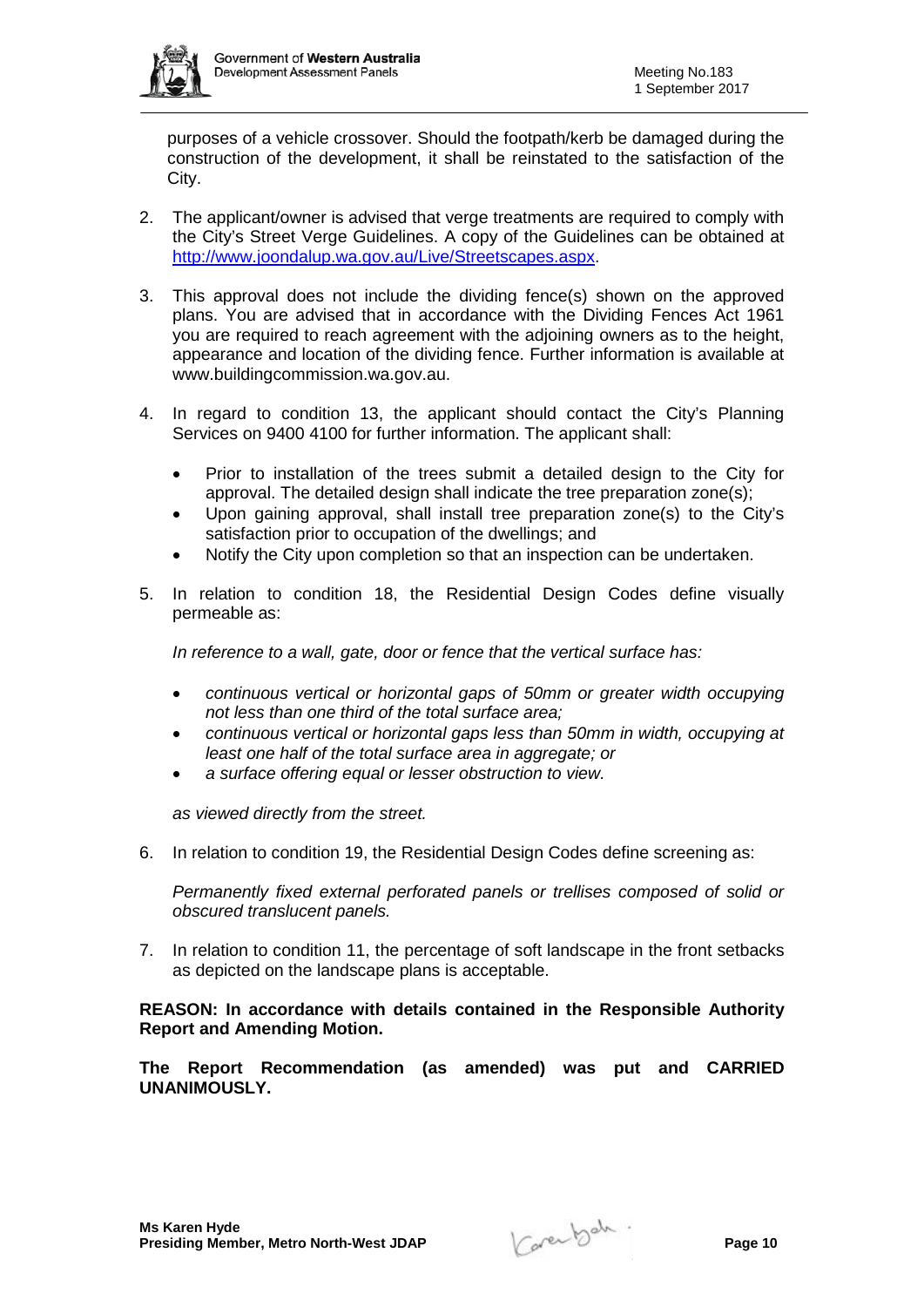

| 8.2 Property Location:                 | Lots 555 (1) Marangaroo Drive and 11250 (33)<br>Kent Street, Marangaroo |
|----------------------------------------|-------------------------------------------------------------------------|
| <b>Application Details:</b>            | Three Storey plus Mezzanine Nursing Home                                |
| Applicant:                             | Mr Matt Raymond, TPG and Place Match                                    |
| Owner:                                 | Mr Chris Roberts, Aged Homes Project Italian<br>Australian Welfare Inc. |
| Responsible authority:<br>DAP File No: | City of Wanneroo<br>DAP/17/01231                                        |

## **REPORT RECOMMENDATION**

**Moved by: Cr Frank Cvitan Seconded by: Cr Russell Driver** 

That the Metro North-West JDAP resolves to:

1. **Approve** DAP Application reference DAP/17/01231 and accompanying plans included in Attachment 1 (DA01, ARCH-DD-A1-01, DA03 – DA08, ARCH-DD-A1-10, DA09, DA10, C.101, C1.02) in accordance with Clause 68 of the *Planning and Development (Local Planning Schemes) Regulations 2015* and the provisions of the City of Wanneroo's District Planning Scheme No. 2, subject to the following conditions:

## **Conditions**

- 1. This decision constitutes planning approval only and is valid for a period of two years from the date of approval. If the subject development is not substantially commenced within the two year period, the approval shall lapse and be of no further effect.
- 2. The use of the development subject to this approval shall only be for the purpose of a Nursing Home, which is defined in the City's District Planning Scheme No. 2. A change of use from that outlined above may require the approval of the City.
- 3. A revised acoustic report shall be resubmitted to Main Roads and deemed satisfactory prior to construction works on the site, to enable any changes necessary to be managed prior to construction. The applicant/landowner shall implement all recommendations as specified in the acoustic report, once deemed satisfactory by Main Roads, and be responsible for any associated costs, or amendments to the development approval which may be required as a result of implementing these recommendations.
- 4. Parking areas, driveways and points of ingress and egress shall be designed and constructed in accordance with the Australian Standard for Offstreet Carparking (AS2890), and shall be drained, sealed and marked prior to occupation of the development.
- 5. The parking areas and associated access indicated on the approved plans shall not be used for the purpose of storage or obstructed in any way at any time, without the prior approval of the City.
- 6. The existing crossover onto Marangaroo Drive shall be removed, and the kerbing, verge and footpath reinstated to the satisfaction of the City.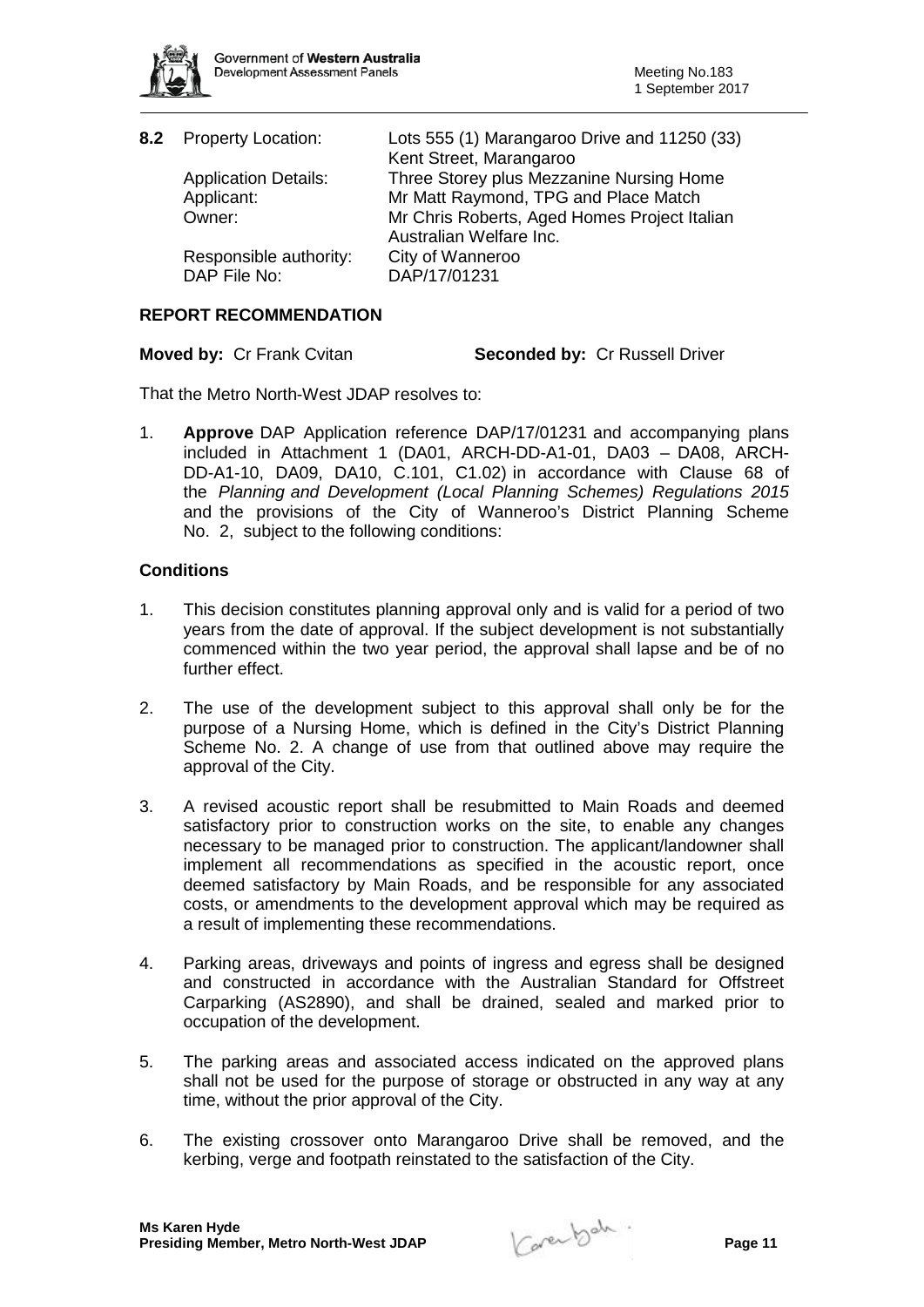

- 7. Stormwater and any other water run-off from buildings or paved areas shall be collected and retained on site.
- 8. The applicant shall undertake adequate measures to minimise any impacts of dust and sand drift from the site.
- 9. All waste shall be stored within the designated bin enclosure and shall be collected from the site by a private contractor at the cost of the owner/occupier and the bin enclosure shall be designed and constructed in accordance with the City's specifications.
- 10. Planting and landscaping shall be carried out in accordance with the plans as submitted prior to the occupation of the building and thereafter maintained to the satisfaction of the Manager Land Development.
- 11. Detailed reticulation plans, for the subject site and adjacent road verges, shall be lodged for approval by the City when application is made for a building licence. Installation shall be in accordance with the approved reticulation plans.
- 12. Within the parking area there shall be (1) shade tree planted in tree wells for every four (4) parking bays and protected from damage by vehicles and thereafter maintained to the City's satisfaction.
- 13. The existing street trees shall be protected during construction of the development. Should the trees be removed or damaged, the trees shall be replaced with a similarly mature tree at the cost of the landowner/applicant, to the satisfaction of the City.
- 14. All earthworks shall be contained on-site and not encroach onto any adjoining road reserves. Any damage to the road reserves shall be made good, at the expense of the applicant/landowner.
- 15. Any footings for the proposed retaining wall along the Wanneroo Road boundary must be wholly contained within Lot 555.
- 16. Lighting shall be installed to pathways, areas of communal open space, and car parking areas, prior to the development being occupied, to the satisfaction of the City. Lighting shall be directed internally to avoid overspill to nearby lots.
- 17. The 'Proposed Pumps and Tanks' being relocated to an alternate location which is not visible from the street and suitably screened, to the satisfaction of the City.
- 18. Storage areas, plant and equipment shall be screened from view from streets, public places and adjacent properties.
- 19. A construction management plan shall be submitted for approval prior to the commencement of works, to the satisfaction of Manager Approval Services. This plan is to detail how construction will be managed to minimise disruption in the area and shall include:
	- a. The delivery of and delivery times for material and equipment to the site;
	- b. Storage of materials and equipment on site;
	- c. Parking arrangements for contractors and sub-contractors;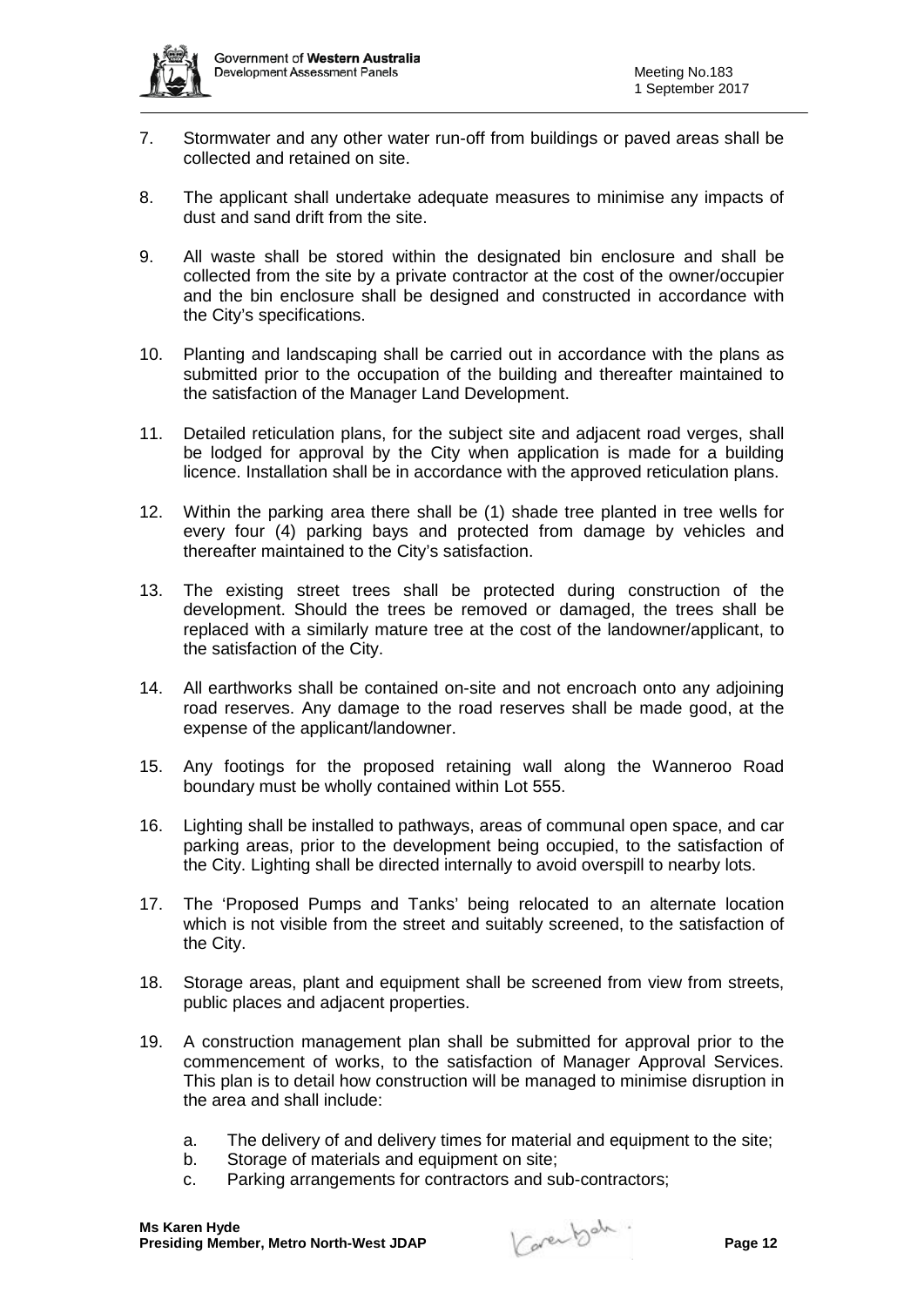

- d. The impact on traffic movement;
- e. Construction and delivery times;
- f. Vegetation on public land is not impacted or damaged; and
- g. Any other matter required by the City.

## **Advice Notes**

- 1. This is a planning approval only and is issued under District Planning Scheme No. 2 and the Metropolitan Region Scheme. It is the applicant's responsibility to comply with all other applicable legislation and obtain all the required approval, licence and permits prior to commencement of the development.
- 2. The revised Acoustic Assessment Report is to address the items detailed in Main Road Western Australia's comments dated 26 July 2017, including:
	- Use industry standard acoustic modelling combined with onsite noise measurements to adequately estimate future road traffic noise impacts;
	- Meet Main Roads' minimum standards for road traffic acoustic assessment reports;
	- Consider and the discuss the % of heavy vehicles in the report, as well as updating modelling to include heavy vehicles;
	- The acoustic assessment must consider multiple storey dwellings, given the height of the proposal;
	- Identify whether the mitigation measures will achieve the noise limit or target, and give consideration to a noise wall, as well as the location of quiet areas;
	- Mitigation measures should be tested to reduce noise levels to below the target in at least one outdoor living area as per State Planning Policy 5.4; and
	- Building acoustic treatment packages should be implemented as outlined in the State Planning Policy 5.4 Implementation Guidelines.
- 3. Adequate measure to minimise any impacts of dust and sand drift from the site include all requirements as stipulated within the Department of Environmental Regulations *'A guideline for managing the impacts of dust and associated contaminants from land development sites, contaminated site remediation and other related activities'.*
- 4. Where an approval has lapsed, no development must be carried out without further approval of the Metro North-West Joint Development Assessment Panel having first been sought and obtained.
- 5. If an applicant or owner is aggrieved by this determination there is a right of review by the State Administrative Tribunal in accordance with the *Planning and Development Act 2005* Part 14. An application must be made within 28 days of the determination.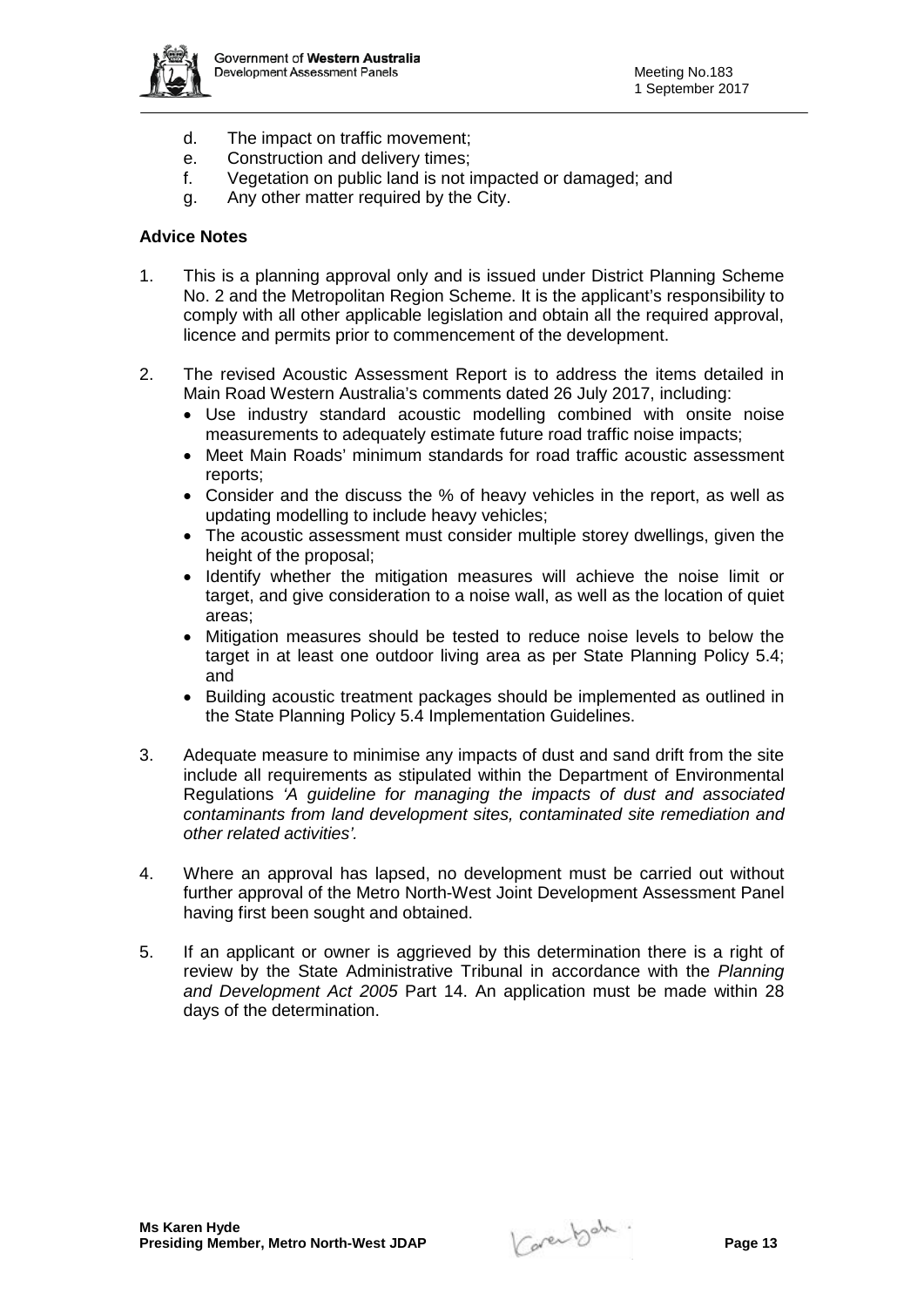

## **AMENDING MOTION**

**Moved by:** Mr Ray Haeren **Seconded by:** Ms Karen Hyde

To amend Advice Note 2 to read as follows:

*The revised acoustic assessment report is to address items 9 and 12 as detailed in Main Roads Western Australia comments dated 21 August 2017.* 

## **REASON: To provide clarity regarding the intention of Advice Note 2.**

#### **The Amending Motion was put and CARRIED UNANIMOUSLY.**

## **REPORT RECOMMENDATION (AS AMENDED)**

1. **Approve** DAP Application reference DAP/17/01231 and accompanying plans included in Attachment 1 (DA01, ARCH-DD-A1-01, DA03 – DA08, ARCH-DD-A1-10, DA09, DA10, C.101, C1.02) in accordance with Clause 68 of the *Planning and Development (Local Planning Schemes) Regulations 2015* and the provisions of the City of Wanneroo's District Planning Scheme No. 2, subject to the following conditions:

## **Conditions**

- 1. This decision constitutes planning approval only and is valid for a period of two years from the date of approval. If the subject development is not substantially commenced within the two year period, the approval shall lapse and be of no further effect.
- 2. The use of the development subject to this approval shall only be for the purpose of a Nursing Home, which is defined in the City's District Planning Scheme No. 2. A change of use from that outlined above may require the approval of the City.
- 3. A revised acoustic report shall be resubmitted to Main Roads and deemed satisfactory prior to construction works on the site, to enable any changes necessary to be managed prior to construction. The applicant/landowner shall implement all recommendations as specified in the acoustic report, once deemed satisfactory by Main Roads, and be responsible for any associated costs, or amendments to the development approval which may be required as a result of implementing these recommendations.
- 4. Parking areas, driveways and points of ingress and egress shall be designed and constructed in accordance with the Australian Standard for Offstreet Carparking (AS2890), and shall be drained, sealed and marked prior to occupation of the development.
- 5. The parking areas and associated access indicated on the approved plans shall not be used for the purpose of storage or obstructed in any way at any time, without the prior approval of the City.
- 6. The existing crossover onto Marangaroo Drive shall be removed, and the kerbing, verge and footpath reinstated to the satisfaction of the City.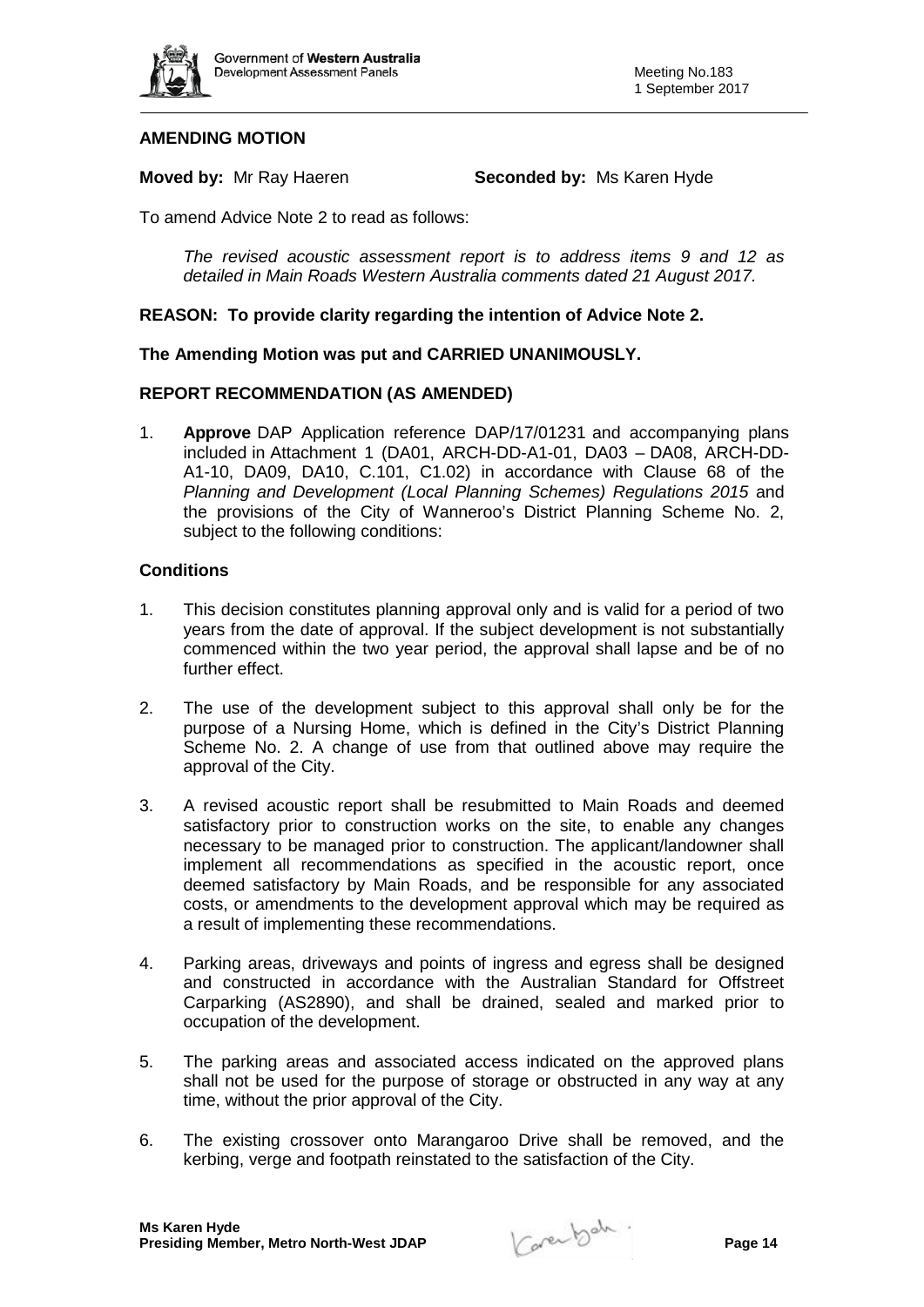

- 7. Stormwater and any other water run-off from buildings or paved areas shall be collected and retained on site.
- 8. The applicant shall undertake adequate measures to minimise any impacts of dust and sand drift from the site.
- 9. All waste shall be stored within the designated bin enclosure and shall be collected from the site by a private contractor at the cost of the owner/occupier and the bin enclosure shall be designed and constructed in accordance with the City's specifications.
- 10. Planting and landscaping shall be carried out in accordance with the plans as submitted prior to the occupation of the building and thereafter maintained to the satisfaction of the Manager Land Development.
- 11. Detailed reticulation plans, for the subject site and adjacent road verges, shall be lodged for approval by the City when application is made for a building licence. Installation shall be in accordance with the approved reticulation plans.
- 12. Within the parking area there shall be (1) shade tree planted in tree wells for every four (4) parking bays and protected from damage by vehicles and thereafter maintained to the City's satisfaction.
- 13. The existing street trees shall be protected during construction of the development. Should the trees be removed or damaged, the trees shall be replaced with a similarly mature tree at the cost of the landowner/applicant, to the satisfaction of the City.
- 14. All earthworks shall be contained on-site and not encroach onto any adjoining road reserves. Any damage to the road reserves shall be made good, at the expense of the applicant/landowner.
- 15. Any footings for the proposed retaining wall along the Wanneroo Road boundary must be wholly contained within Lot 555.
- 16. Lighting shall be installed to pathways, areas of communal open space, and car parking areas, prior to the development being occupied, to the satisfaction of the City. Lighting shall be directed internally to avoid overspill to nearby lots.
- 17. The 'Proposed Pumps and Tanks' being relocated to an alternate location which is not visible from the street and suitably screened, to the satisfaction of the City.
- 18. Storage areas, plant and equipment shall be screened from view from streets, public places and adjacent properties.
- 19. A construction management plan shall be submitted for approval prior to the commencement of works, to the satisfaction of Manager Approval Services. This plan is to detail how construction will be managed to minimise disruption in the area and shall include:
	- a. The delivery of and delivery times for material and equipment to the site;
	- b. Storage of materials and equipment on site;
	- c. Parking arrangements for contractors and sub-contractors;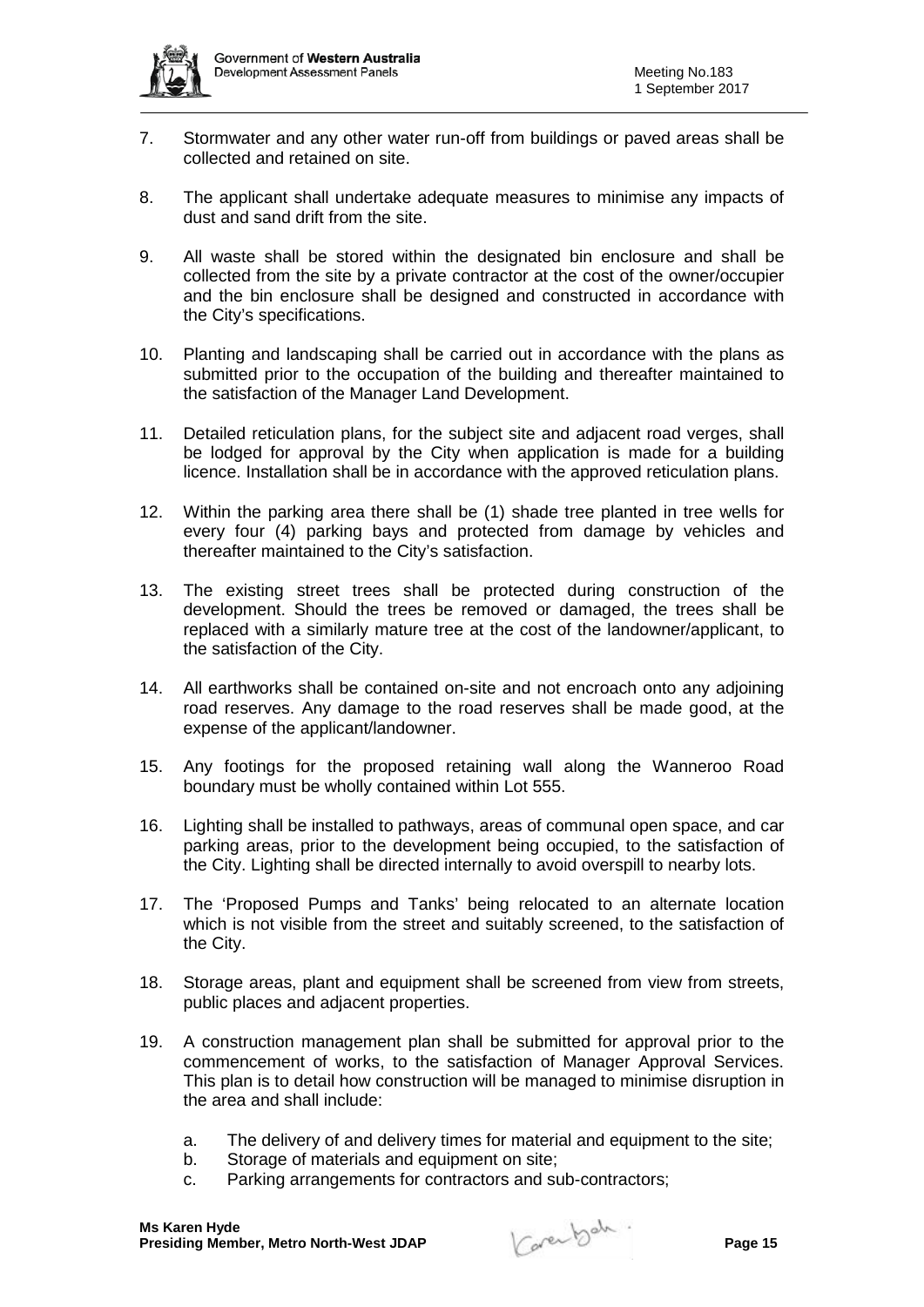

- d. The impact on traffic movement;
- e. Construction and delivery times;
- f. Vegetation on public land is not impacted or damaged; and
- g. Any other matter required by the City.

## **Advice Notes**

- 1. This is a planning approval only and is issued under District Planning Scheme No. 2 and the Metropolitan Region Scheme. It is the applicant's responsibility to comply with all other applicable legislation and obtain all the required approval, licence and permits prior to commencement of the development.
- 2. The revised acoustic assessment report is to address items 9 and 12 as detailed in Main Roads Western Australia comments dated 21 August 2017.
- 3. Adequate measure to minimise any impacts of dust and sand drift from the site include all requirements as stipulated within the Department of Environmental Regulations *'A guideline for managing the impacts of dust and associated contaminants from land development sites, contaminated site remediation and other related activities'.*
- 4. Where an approval has lapsed, no development must be carried out without further approval of the Metro North-West Joint Development Assessment Panel having first been sought and obtained.
- 5. If an applicant or owner is aggrieved by this determination there is a right of review by the State Administrative Tribunal in accordance with the *Planning and Development Act 2005* Part 14. An application must be made within 28 days of the determination.

## **REASON: In accordance with details contained in the Responsible Authority Report and Amending Motion.**

**The Report Recommendation (as amended) was put and CARRIED UNANIMOUSLY.**

| 8.3 | <b>Property Location:</b>   | Lot 1579 (14) Magellan Road, Alkimos            |
|-----|-----------------------------|-------------------------------------------------|
|     | <b>Application Details:</b> | <b>Nursing Home</b>                             |
|     | Applicant:                  | Mr Tayne Evershed, Planning Solutions           |
|     | Owner:                      | Mr Michael Cross, Aegis Aged Care Group Pty Ltd |
|     | Responsible authority:      | City of Wanneroo                                |
|     | DAP File No:                | DAP/17/01237                                    |

## **REPORT RECOMMENDATION**

#### **Moved by:** Nil **Seconded by:** Nil

That the Metro North-West Joint Development Assessment Panel resolves to:

1. **Refuse** DAP Application reference DAP/17/01237 and accompanying plans included in Attachment 1 (SK201 – SK204, SK301, SK310, C1.101, C3.101, C3.102) in accordance with Clause 68 of the *Planning and Development (Local Planning Schemes) Regulations 2015* and the provisions of the City of Wanneroo's District Planning Scheme No. 2, for the following reason: